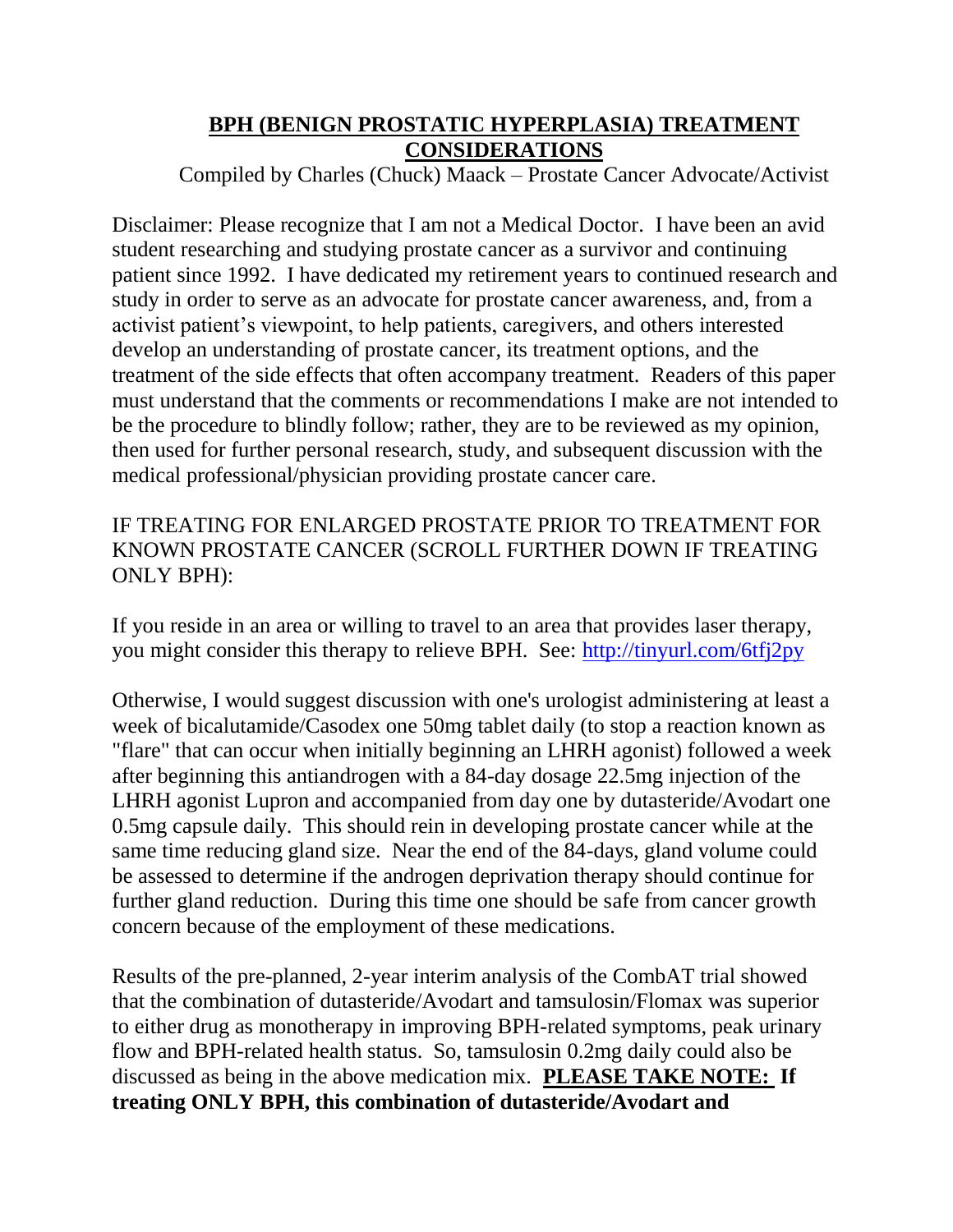**tamsulosin/Flomax has been found to reduce BPH by up to 25%.** A further explanation if treating only BPH.

#### Alpha Blockers

Most of the alpha blockers can be used to treat high blood pressure as well as BPH. Unlike other drugs for high blood pressure that affect mostly the heart, the blood vessels around the heart, and the kidneys, alpha blockers work more on "peripheral" arteries and veins--those in the arms and legs. The alpha receptors that these medications block are also found in the prostate gland. Blocking these receptors on the prostate gland will reduce the size and progressive enlargement of the prostate. Since many of the older men who suffer from hypertension also have prostate enlargement, taking alpha blockers can help with both problems.

#### **Drugs in the class**

[Alfuzosin](http://www.drugdigest.org/DD/DVH/Uses/0,3915,552673%7CAlfuzosin,00.html) [\(UroXatral\)](http://www.drugdigest.org/DD/DVH/Uses/0,3915,552673%7CUroXatral,00.html)

[Doxazosin](http://www.drugdigest.org/DD/DVH/Uses/0,3915,222%7CDoxazosin,00.html) [\(Cardura\)](http://www.drugdigest.org/DD/DVH/Uses/0,3915,222%7CCardura,00.html)

[Prazosin](http://www.drugdigest.org/DD/DVH/Uses/0,3915,558%7CPrazosin,00.html) [\(Minipress\)](http://www.drugdigest.org/DD/DVH/Uses/0,3915,558%7CMinipress,00.html)

[Tamsulosin](http://www.drugdigest.org/DD/DVH/Uses/0,3915,638%7CTamsulosin,00.html) [\(Flomax\)](http://www.drugdigest.org/DD/DVH/Uses/0,3915,638%7CFlomax,00.html)

[Terazosin](http://www.drugdigest.org/DD/DVH/Uses/0,3915,641%7CTerazosin,00.html) [\(Hytrin\)](http://www.drugdigest.org/DD/DVH/Uses/0,3915,641%7CHytrin,00.html)

# **5-ALPHA REDUCTASE INHIBITORS:**

Dutasteride

**Active Ingredients:** Dutasteride **Representative Names:** Avodart

#### **What are dutasteride capsules?**

DUTASTERIDE (Avodart<sup>TM</sup>) can reduce the size of the prostate gland in men with benign prostatic hyperplasia (BPH). The prostate is a part of the male reproductive system that produces a milky fluid for sperm. Over the age of 50 most men develop an enlarged prostate. As the prostate gets bigger it can restrict the flow of urine. Dutasteride can help to reduce symptoms caused by BPH such as a weak or interrupted urine flow; a feeling that the bladder is not completely empty; a need to pass urine more often, especially at night; an urgent feeling that you must pass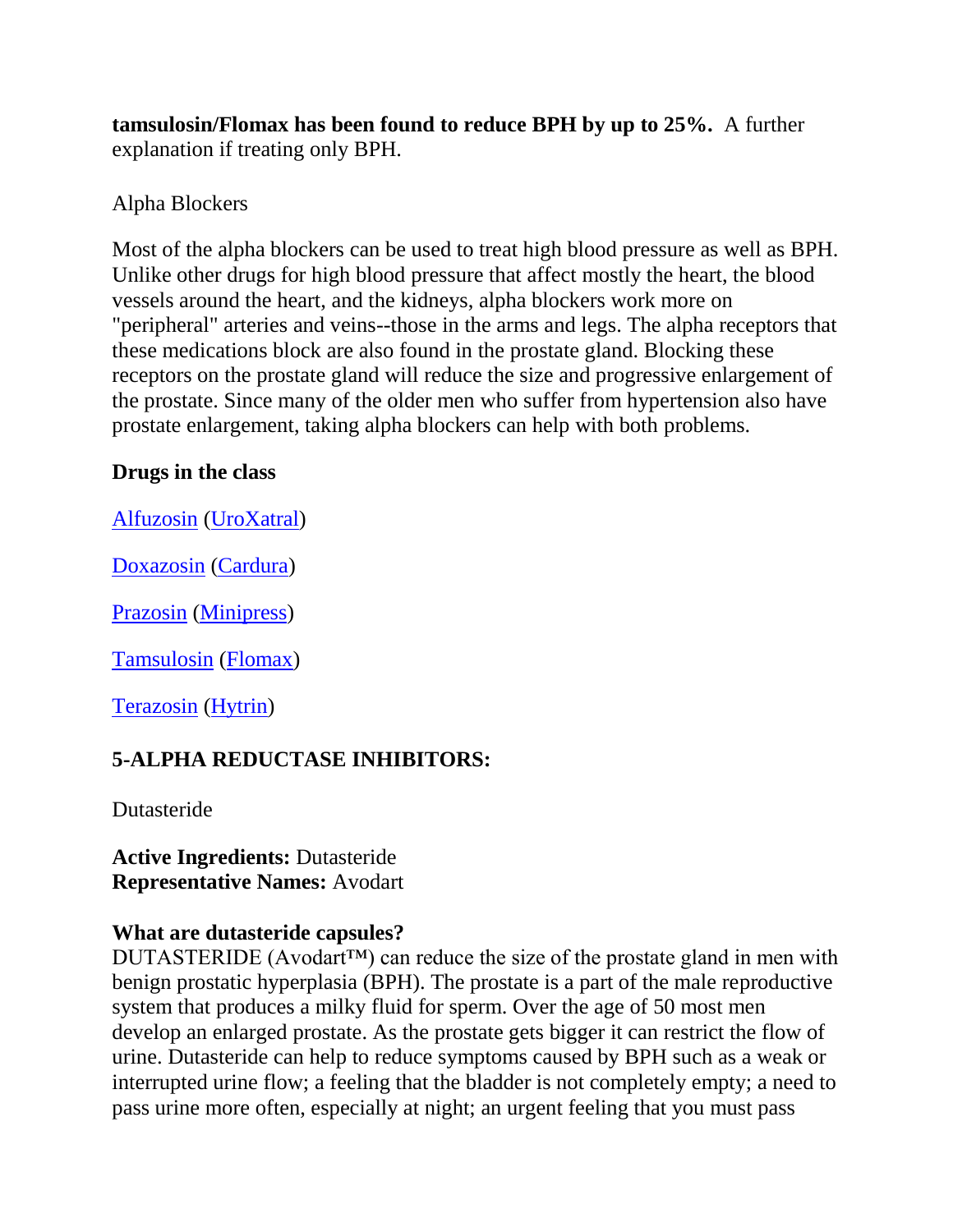urine right away; a delay or hesitation when you start to urinate. Dutasteride also reduces the risk of the need for BPH-related surgery. While some men have fewer problems and symptoms after 3 months of treatment, at least 6 months is usually necessary to see if dutasteride will work for you. Dutasteride is not for use in women. Generic dutasteride capsules are not yet available.

#### **What should my health care professional know before I take dutasteride?**

They need to know if you have any of these conditions:

•if you are female (dutasteride is not for use in women)

•liver disease

•prostate cancer

•an unusual or allergic reaction to dutasteride, finasteride (Proscar®, Propecia®), other medicines, foods, dyes, or preservatives

#### **How should I take this medicine?**

Take dutasteride capsules by mouth. Follow the directions on the prescription label. Swallow the capsules whole with a drink of water. You can take this medicine with or without food. Take your doses at regular intervals. Do not take your medicine more often than directed.

Contact your pediatrician or health care professional regarding the use of this medicine in children. Special care may be needed.

#### **What if I miss a dose?**

If you miss a dose, you can take it later that day. If you do not remember until the next day, take only that day's dose. Do not take double or extra doses. Try taking the dose at the same time every day to help you remember to take your dose.

#### **What drug(s) may interact with dutasteride?**

- •amiodarone
- •cimetidine
- •clarithromycin, erythromycin, or troleandomycin
- •diltiazem, nicardipine, or verapamil
- •isoniazid
- •male hormones (example: testosterone)
- •quinine
- •saw palmetto
- •some antidepressants (examples: fluvoxamine, fluoxetine, nefazodone)
- •some antifungal medicines (examples: ketoconazole, itraconazole, voriconazole)
- •some medicines for HIV infection (examples: delavirdine, efavirenz, indinavir,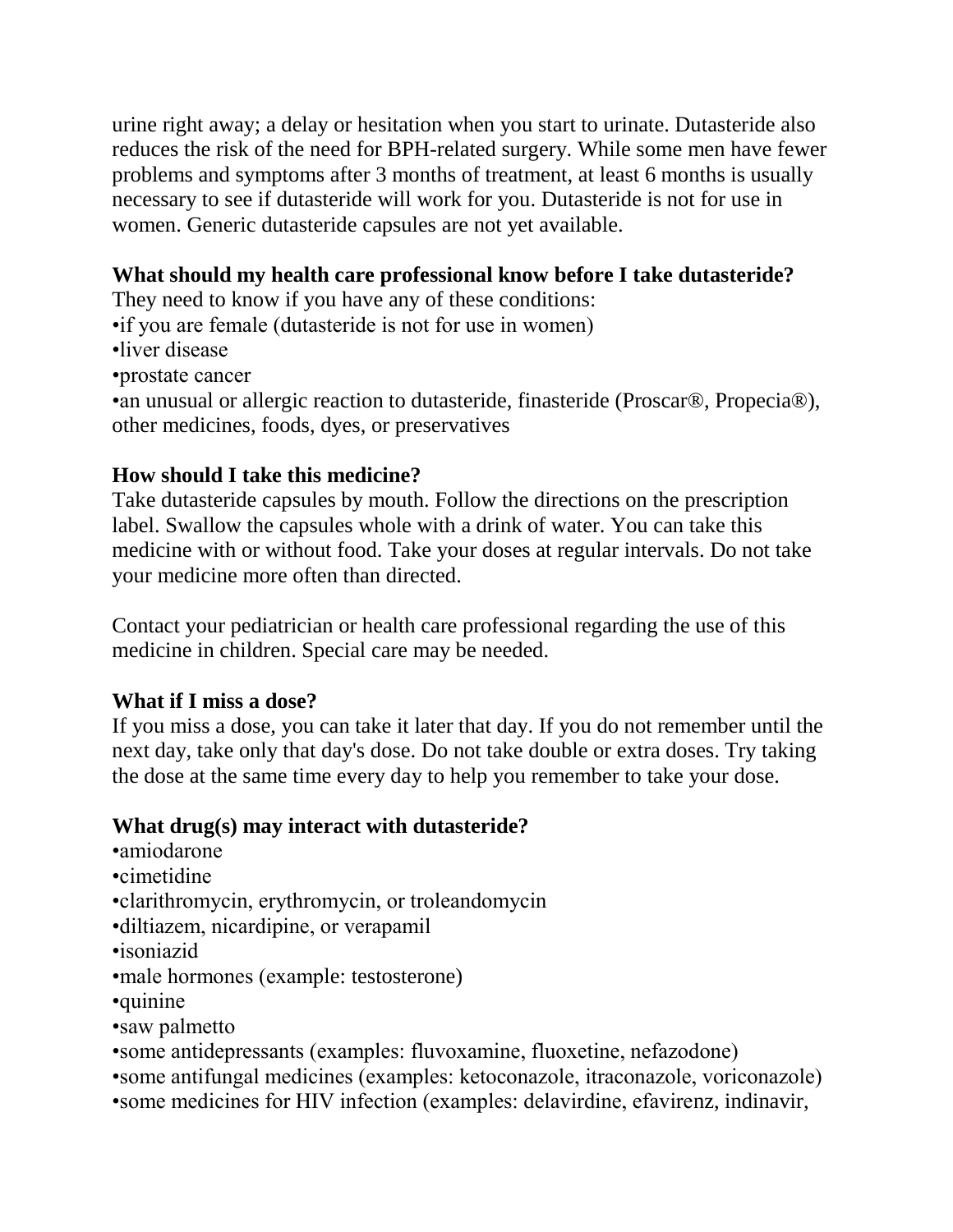```
ritonavir, saquinavir)
•soy isoflavones supplements
•zafirlukast
```
Tell your prescriber or health care professional about all other medicines you are taking, including non-prescription medicines. Also tell your prescriber or health care professional if you are a frequent user of drinks with caffeine or alcohol, if you smoke, or if you use illegal drugs. These may affect the way your medicine works. Check with your health care professional before stopping or starting any of your medicines.

### **What side effects may I notice from taking dutasteride?**

Side effects that usually do not require medical attention (report to your prescriber or health care professional if they continue or are bothersome): •breast enlargement or tenderness •sexual difficulties (less sexual desire or ability to get an erection) •small amount of semen released during sex

#### **What should I watch for while taking dutasteride?**

Do not donate blood until at least 6 months after your final dose of dutasteride. This will prevent giving dutasteride to a pregnant female through a blood transfusion.

Contact your prescriber or health care professional if there is no improvement in your symptoms. You may need to take dutasteride for 6 to 12 months to get the best results.

Dutasteride is not for use in females. Females who are pregnant or may get pregnant must not handle dutasteride capsules. If a woman who is pregnant gets enough dutasteride into her body after swallowing it or through her skin after handling it, the medication could harm the unborn baby, particularly if the baby is male. If a pregnant woman comes into contact with dutasteride capsules she should check with her health care professional.

Dutasteride may interfere with PSA laboratory tests for prostate cancer. If you are scheduled to have a lab test for prostate cancer, tell your prescriber or health care professional that you are taking dutasteride.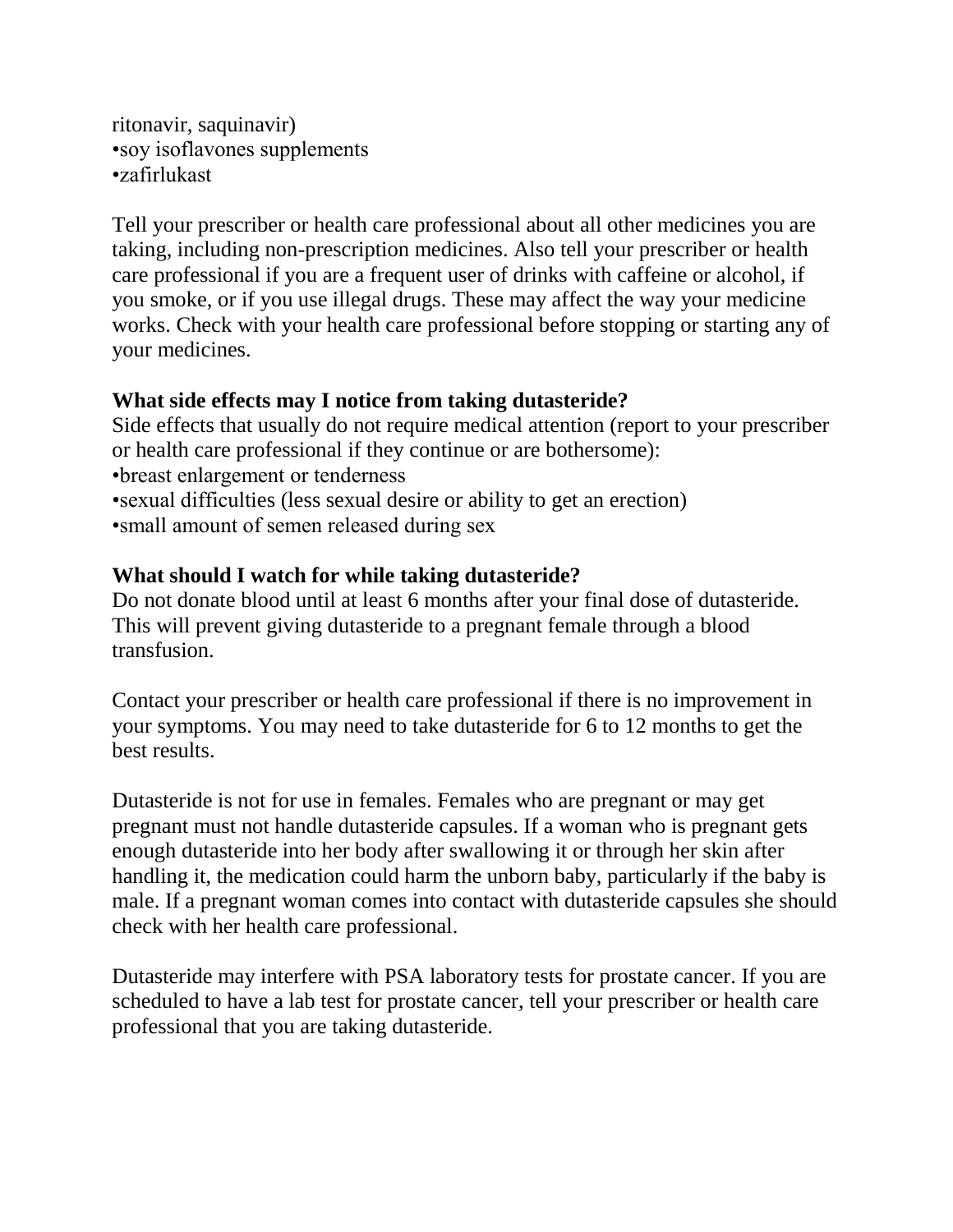Investigational new treatments to relieve symptoms of enlarged prostate, BPH, include aspirin, Viagra, Botox, and a number of promising new drugs. Current medical treatment for benign prostatic hyperplasia (BPH, or an enlarged prostate) relies on alpha-1-adrenergic blockers (alpha-blockers), which relax muscles in the prostate, or 5-alpha-reductase inhibitors, which lower androgen levels within the prostate. …

The entire article may be viewed at [http://www.johnshopkinshealthalerts.com/reports/prostate\\_disorders/1683-1.html](http://www.johnshopkinshealthalerts.com/reports/prostate_disorders/1683-1.html) or try: **<http://tinyurl.com/decm4n>**

Results of the pre-planned, 2-year interim analysis of the CombAT trial showed that the combination of dutasteride and tamsulosin was superior to either drug as monotherapy in improving BPH-related symptoms, peak urinary flow and BPHrelated health status.

[http://www.urotoday.com/browse\\_categories/prostate\\_cancer/dutasteride\\_a\\_revie](http://www.urotoday.com/browse_categories/prostate_cancer/dutasteride_a_review_of_its_use_in_the_management_of_prostate_disorders__abstract.html) w of its use in the management of prostate disorders abstract.html

## OR TRY: **<http://tinyurl.com/2cmt2c>**

Prostate Massage is also a treatment for BPH, but it is important that the physician has known expertise in this treatment procedure.

The prescribing of Flomax is appropriate for helping urine flow while experiencing an enlarged prostate gland (also known as Benign Prostatic Hyperplasia). The prescribing of finasteride/Proscar to help reduce the size/volume of the prostate is also often done since it is a less expensive medication than dutasteride/Avodart. If you had known prostate "cancer," then I would recommend dutasteride/Avodart rather than finasteride/Proscar. That reasoning is as follows:

Finasteride/Proscar inhibits Type II 5AR enzymes from converting testosterone to the more powerful stimulant to prostate cancer cell growth, dihydrotestosterone (DHT).

Dutasteride/Avodart inhibits both Type I and Type II enzymes from converting testosterone to the more powerful stimulant to prostate cancer cell growth, dihydrotestosterone (DHT).